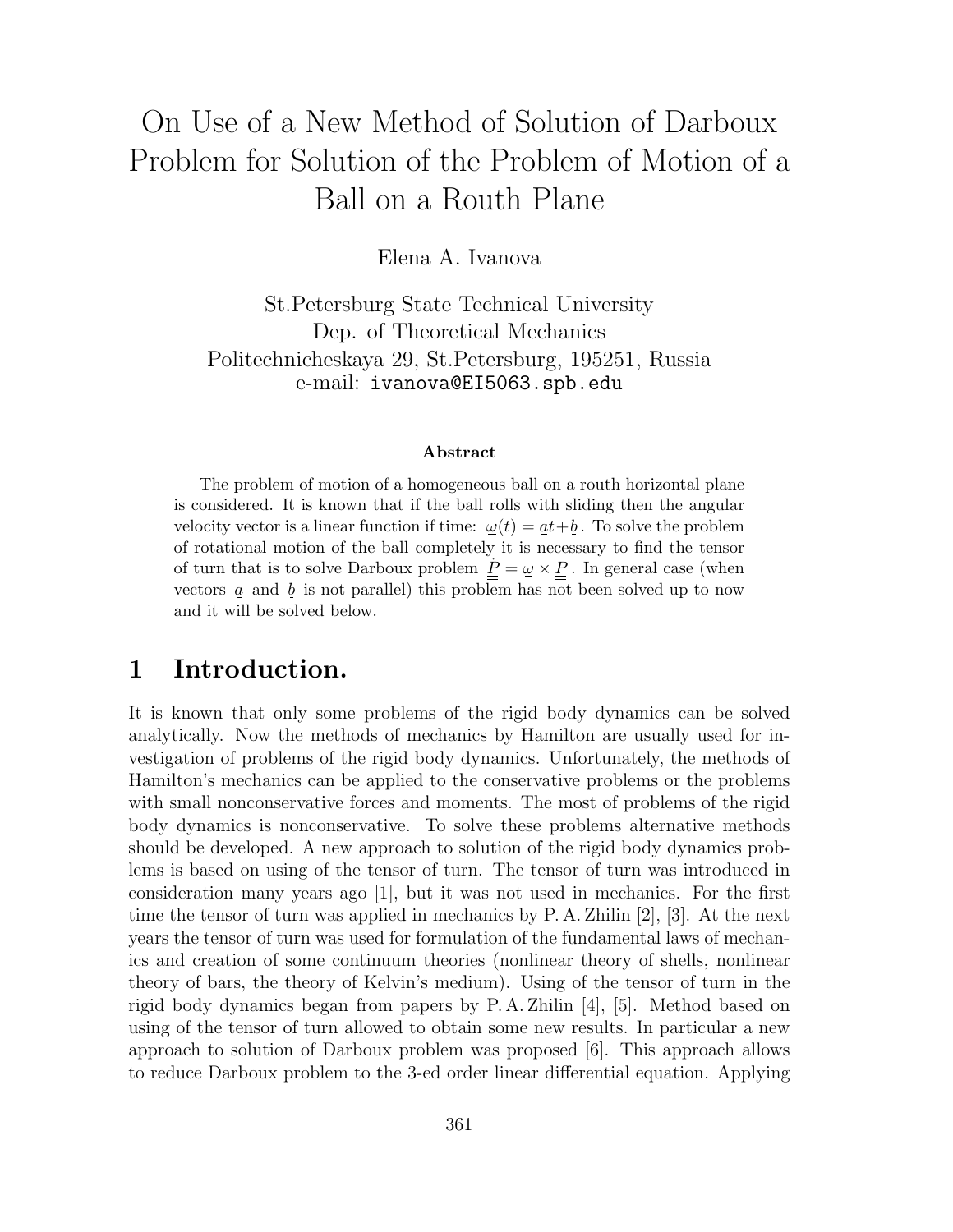

Figure 1: A ball on the plane

the method proposed in [6] to solution of the problem of motion of a homogeneous ball on the horizontal routh plane will be demonstrated below. This problem is well known. It was considered in many papers and books (for example [7]). However rotational motion oh the ball is not studied completely since in all known publications only angular velocity vector is found. Complete solution of this problem will be constructed below.

### **2 Formulation of problem. The known results.**

Equations of motion of the ball (see figure 1) are

$$
m\dot{\underline{V}}_C = \underline{F}_{fr} + m\underline{g} + \underline{N} , \qquad (\underline{\theta} \cdot \underline{\omega})^{\cdot} = \underline{R}_{CA} \times (\underline{F}_{fr} + \underline{N}) \qquad (1)
$$

where the force of friction  $F_{fr}$  is

$$
\underline{F}_{fr} = \begin{cases}\n-\mu N \underline{V}_A / |\underline{V}_A|, & \underline{V}_A \neq 0 \\
\underline{f}_{st}, & \underline{V}_A = 0\n\end{cases}
$$
\n(2)

Here m is the mass of the ball,  $\underline{\theta} = \theta \underline{E}$  is the tensor of inertia of the ball,  $\underline{E}$  is the unit tensor,  $\theta = \frac{2}{5}mr^2$ , r is radius of the ball,  $mg$  is gravity,  $N = Nn$  is the normal reaction of the plane,  $n_i$  is the unit vector orthogonal to the plane,  $\mu$  is the coefficient of sliding friction,  $f_{st}$  is the static force of friction,  $V_C$  is the center<br>mass velocity V, is velocity of the lower point of the ball  $R_{C,t} = -rn$  Taking mass velocity,  $V_A$  is velocity of the lower point of the ball,  $R_{CA} = -r\eta$ . Taking into account relation  $\underline{V}_A = \underline{V}_C + \underline{\omega} \times \underline{R}_{CA}$  the system (1), (2) can be rewritten as follows

$$
\underline{V}_A \neq 0: \quad \dot{\underline{V}}_C = -\mu g \underline{V}_A / |\underline{V}_A|, \quad \theta \dot{\underline{\omega}} = \mu mg r \, \underline{n} \times \underline{V}_A / |\underline{V}_A|, \quad \underline{V}_A = \underline{V}_C + r \, \underline{n} \times \underline{\omega}
$$
\n
$$
\underline{V}_A = 0: \quad m \dot{\underline{V}}_C = \underline{f}_{st}, \quad \theta \dot{\underline{\omega}} = -r \, \underline{n} \times \underline{f}_{st}, \quad \underline{V}_C + r \, \underline{n} \times \underline{\omega} = 0 \tag{3}
$$

If the initial values of the angular velocity and the center mass velocity are related by equation  $\underline{V}_0 + r \underline{n} \times \underline{\omega}_0 = 0$ , then the ball will roll without sliding

$$
\underline{V}_C(t) = \underline{V}_0, \qquad \underline{\omega}(t) = \underline{\omega}_0, \qquad \underline{f}_{st} = 0 \tag{4}
$$

If the initial values of the angular velocity and the center mass velocity satisfy condition  $\underline{V}_0 + r \underline{n} \times \underline{\omega}_0 \neq 0$ , then the ball will roll with sliding till instant  $t_*$ . At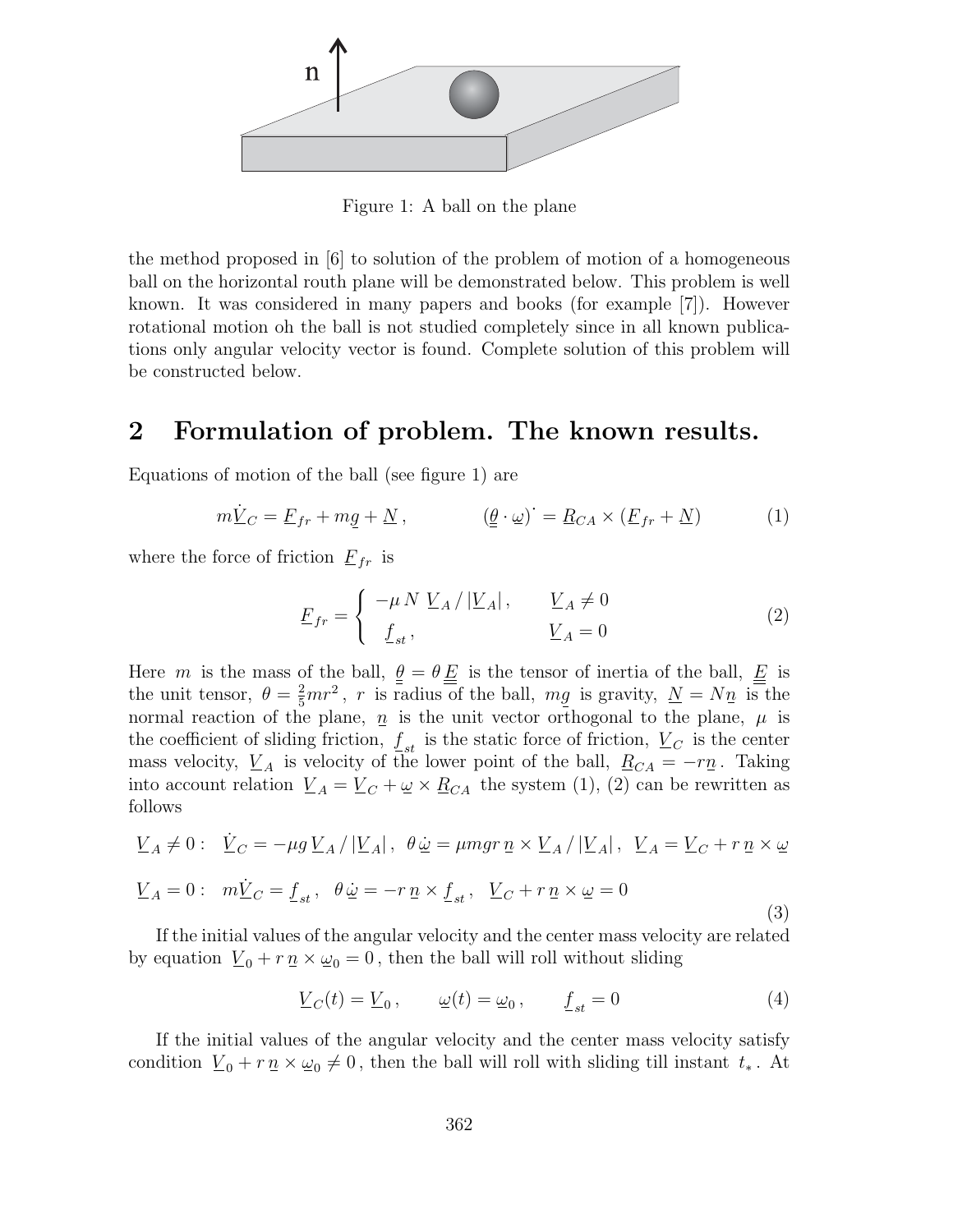the instant  $t_*$  velocity of the lower point of the ball  $\underline{V}_A$  become equal to zero and the ball begin to roll without sliding.

$$
0 \le t \le t_*: \qquad \underline{V}_C(t) = -\mu g \, t_{\mathcal{E}} + \underline{V}_0 \,, \qquad \underline{\omega}(t) = \frac{\mu mgr}{\theta} \, t \, \underline{n} \times \underline{e} + \underline{\omega}_0
$$
  
\n
$$
t \ge t_*: \qquad \underline{V}_C(t) = \underline{V}_C(t_*) \,, \qquad \underline{\omega}(t) = \underline{\omega}(t_*) \,, \qquad \underline{f}_{st} = 0
$$
\n
$$
(5)
$$

Here

$$
t_* = \frac{|V_0 + r \underline{n} \times \underline{\omega}_0|}{\mu g (1 + m r^2 / \theta)}, \qquad \underline{e} = \frac{V_0 + r \underline{n} \times \underline{\omega}_0}{|V_0 + r \underline{n} \times \underline{\omega}_0|}
$$
(6)

Equations (5) determine the motion of the mass center of the ball completely

$$
0 \le t \le t_*: \qquad \underline{R}_C(t) = -\frac{\mu g}{2} t^2 \, e + \underline{V}_0 \, t
$$
\n
$$
t \ge t_*: \qquad \underline{R}_C(t) = (-\mu g \, t_* \underline{e} + \underline{V}_0) \, t + \frac{\mu g}{2} \, t_*^2 \, e \tag{7}
$$

Rotational motion of the ball is not determined completely since solution of the problem of determination of the tensor of turn by the angular velocity vector (Darboux problem) is not known for arbitrary angular velocity vector. At the interval of time  $0 \le t \le t_*$  the angular velocity vector is the linear function of time (5). Solution of the Darboux problem is known for particular case  $n \times e \parallel \omega_0$  only. The problem of determination of rotational motion of the ball in general case will be solved below.

#### **3 The tensor of turn. Darboux problem.**

*Definition.* The properly orthogonal tensor which is solution of equations

$$
\underline{P} \cdot \underline{P}^T = \underline{P}^T \cdot \underline{P} = \underline{E} \,, \qquad \qquad \det \underline{P} = +1 \tag{8}
$$

is called tensor of turn.

*Definition.* Tensors  $\underline{\underline{S}}(t)$  and  $\underline{\underline{S}}_r(t)$ , calculated by formulae

$$
\underline{\underline{S}}(t) = \underline{\underline{P}}(t) \cdot \underline{\underline{P}}^T(t), \qquad \underline{\underline{S}}_r(t) = \underline{\underline{P}}^T(t) \cdot \underline{\underline{P}}(t)
$$
(9)

are called left spin tensor and right spin tensor accordingly.

*Definition.* Accompanying vector of the left spin tensor  $\omega(t)$  defining by formula

$$
\underline{\underline{S}}(t) = \underline{\omega}(t) \times \underline{\underline{E}} \tag{10}
$$

is called left angular velocity vector.

*Definition.* Accompanying vector of the right spin tensor  $\Omega(t)$  defining by formula

$$
\underline{\underline{S}}_r(t) = \underline{\Omega}(t) \times \underline{\underline{E}} \tag{11}
$$

is called right angular velocity vector.

*The left Darboux problem.* Let the left angular velocity vector  $\omega(t)$  be known. The tensor of turn should be found. This problem is formulated as follows

$$
\underline{\underline{P}}(t) = \underline{\omega}(t) \times \underline{\underline{P}}(t), \qquad \underline{\underline{P}}(t_0) = \underline{\underline{P}}_0 \tag{12}
$$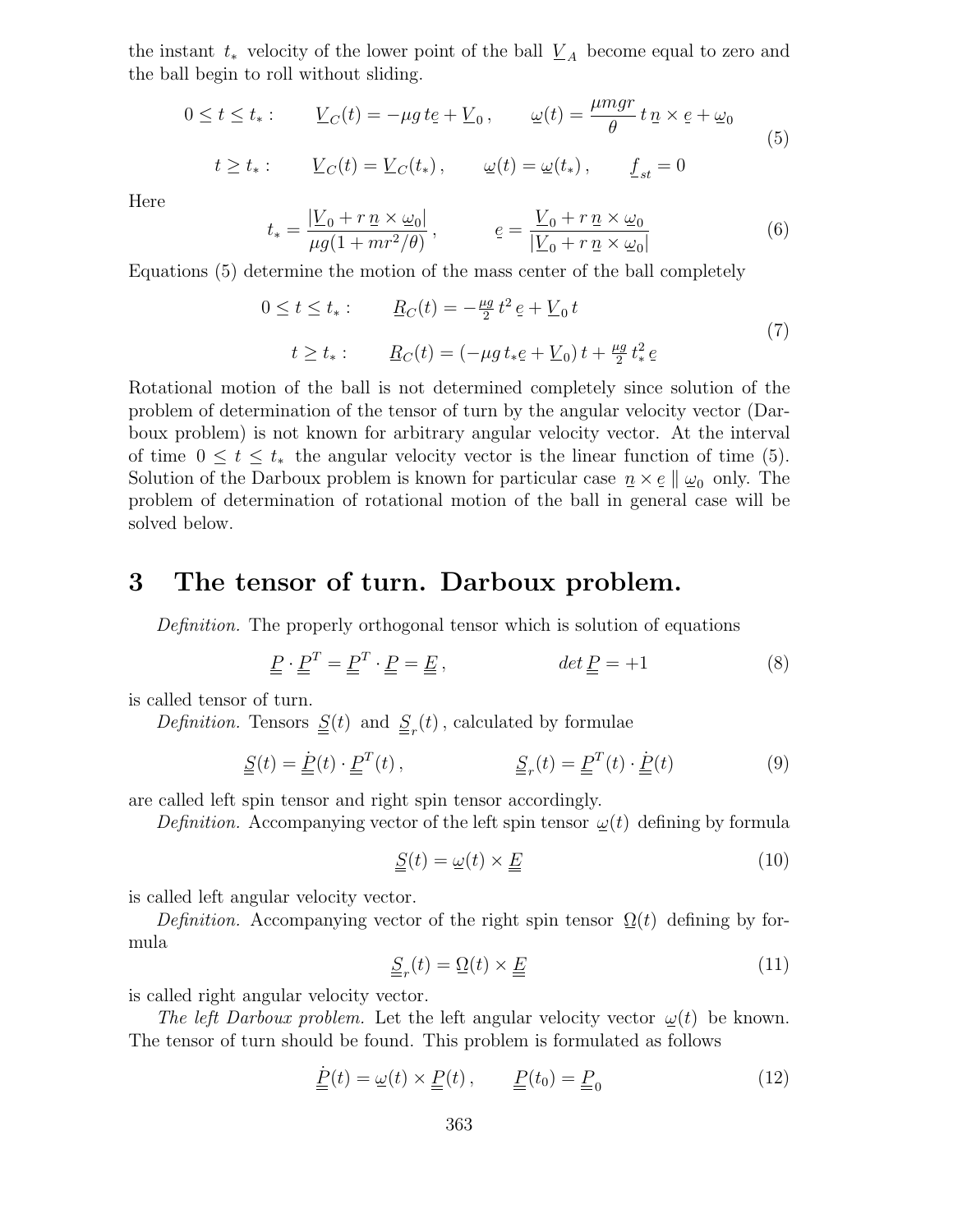

Figure 2:  $\omega = \underline{P} \cdot \Omega$ ,  $\dot{\omega} = \underline{P} \cdot \dot{\Omega}$ ,  $\omega \times \dot{\omega} = \underline{P} \cdot (\Omega \times \dot{\Omega})$ 

*The right Darboux problem.* Let the right angular velocity vector  $\Omega(t)$  be known. The tensor of turn should be found. This problem is formulated as follows

$$
\underline{\underline{P}}(t) = \underline{P}(t) \times \underline{\Omega}(t), \qquad \underline{P}(0) = \underline{P}_0 \tag{13}
$$

*The theorem of representation of the tensor of turn by the left and right angular velocity vectors.* Let both angular velocity vectors be known. Then the tensor of turn can be found without additional integration. It is calculated by formula

$$
\underline{P} = A \underline{\omega} \, \Omega + B (\underline{\omega} \, \Omega) + C \underline{\omega} \, \dot{\Omega} + D (\underline{\omega} \times \underline{\omega}) (\Omega \times \dot{\Omega})
$$
  

$$
A = \underline{\dot{\Omega}} \cdot \dot{\Omega} \, D = \underline{\omega} \cdot \underline{\omega} \, D, \qquad B = -\frac{1}{2} (\Omega^2) \, D = -\frac{1}{2} (\omega^2) \, D \tag{14}
$$
  

$$
C = \Omega^2 \, D = \omega^2 \, D, \qquad D = 1/(\Omega \times \dot{\Omega})^2 = 1/(\underline{\omega} \times \underline{\dot{\omega}})^2
$$

Proof of this theorem can be found in [6]. It is based on relations between the left and right angular velocity vectors:  $\omega = \underline{\underline{P}} \cdot \Omega$ ,  $\dot{\omega} = \underline{P} \cdot \dot{\Omega}$ ,  $\omega \times \dot{\omega} = \underline{P} \cdot (\Omega \times \dot{\Omega})$  (see figure 2). Theorem (14) allows to formulate Darboux problem as follows.

*The left Darboux problem.* The left angular velocity vector  $\omega(t)$  is known. The right angular velocity vector  $\Omega(t)$  should be found.

*The right Darboux problem.* The right angular velocity vector  $\Omega(t)$  is known. The left angular velocity vector  $\omega(t)$  should be found.

Two formulations of the left Darboux problem were proposed in [6].

*Formulation I.* The right angular velocity vector is determined as solution of Cauchy problem

$$
\underline{\ddot{\Omega}} + a(\underline{\omega}) \,\underline{\dot{\Omega}} + b(\underline{\omega}) \,\underline{\Omega} = c(\underline{\omega}) \,\underline{\Omega} \times \underline{\dot{\Omega}}, \qquad \underline{\Omega}(t_0) = \underline{P}_0^T \cdot \underline{\omega}_0, \quad \underline{\dot{\Omega}}(t_0) = \underline{P}_0^T \cdot \underline{\dot{\omega}}_0
$$
\n
$$
a(\underline{\omega}) = -(\ln |\underline{\omega} \times \underline{\dot{\omega}}|); \quad b(\underline{\omega}) = \frac{(\underline{\omega} \times \underline{\dot{\omega}}) \cdot (\underline{\dot{\omega}} \times \underline{\ddot{\omega}})}{(\underline{\omega} \times \underline{\dot{\omega}})^2}, \quad c(\underline{\omega}) = \frac{\underline{\ddot{\omega}} \cdot (\underline{\omega} \times \underline{\dot{\omega}})}{(\underline{\omega} \times \underline{\dot{\omega}})^2} - 1
$$
\n(15)

*Formulation II.* The right angular velocity vector is determined as solution of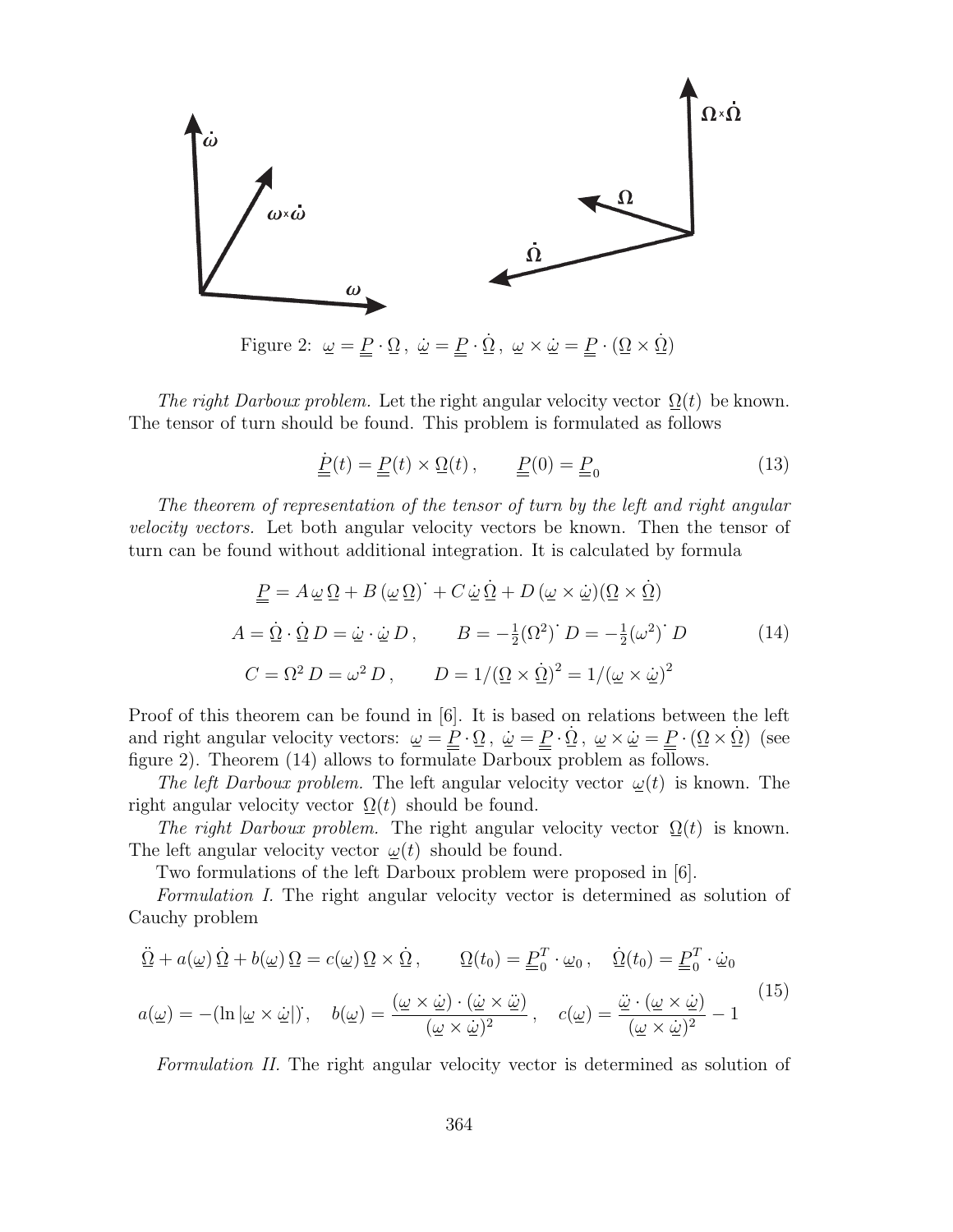Cauchy problem

$$
\underline{\ddot{\Omega}} + A(\underline{\omega}) \underline{\dot{\Omega}} + B(\underline{\omega}) \underline{\dot{\Omega}} + C(\underline{\omega}) \underline{\Omega} = 0
$$

$$
\underline{\Omega}(t_0) = \underline{P}_0^T \cdot \underline{\omega}_0, \qquad \underline{\dot{\Omega}}(t_0) = \underline{P}_0^T \cdot \underline{\dot{\omega}}_0,
$$

$$
\underline{\ddot{\Omega}}(t_0) = \underline{P}_0^T \cdot [c(\underline{\omega}_0) \underline{\omega}_0 \times \underline{\dot{\omega}}_0 - a(\underline{\omega}_0) \underline{\dot{\omega}}_0 - b(\underline{\omega}_0) \underline{\omega}_0]
$$

$$
A(\underline{\omega}) = 2a(\underline{\omega}) - [\ln c(\underline{\omega})]^{\cdot}, \qquad B(\underline{\omega}) = \dot{a}(\underline{\omega}) + a(\underline{\omega}) (a(\underline{\omega}) - [\ln c(\underline{\omega})]^{\cdot}) + b(\underline{\omega}) + c^2(\underline{\omega}) \underline{\omega}^2
$$

$$
C(\underline{\omega}) = \dot{b}(\underline{\omega}) + b(\underline{\omega}) (a(\underline{\omega}) - [\ln c(\underline{\omega})]^{\cdot}) - \frac{1}{2} c^2(\underline{\omega}) (\underline{\omega}^2)
$$
(16)

Two formulations of the right Darboux problem are similar (15), (16).

# **4** Solution of Darboux problem in the case  $\omega(t)$  is **a linear function of time.**

According to formula (5) the problem of rolling with sliding of a homogeneous ball on the horizontal plan can be reduced to the problem of determination of the tensor of turn corresponding the left angular velocity vector

$$
\underline{\omega}(t) = \underline{a}t + \underline{b}, \qquad \underline{a} = \frac{\mu mgr \,\underline{n} \times (\underline{V}_0 + r \,\underline{n} \times \underline{\omega}_0)}{\theta \, |\underline{V}_0 + r \,\underline{n} \times \underline{\omega}_0|}, \qquad \underline{b} = \underline{\omega}_0 \tag{17}
$$

According to formula (14) the tensor of turn corresponding the left angular velocity vector  $\omega(t) = a t + b$  can be calculated by formula

$$
\underline{\underline{P}}(t) = \frac{\underline{a}}{a^2} \underline{\dot{\Omega}}(t) + \frac{\underline{a}t_0 + \underline{b}}{2a\mathfrak{B}} \left( \underline{\Omega}(t) - (t - t_0)\underline{\dot{\Omega}}(t) \right) - \frac{\underline{a} \times \underline{b}}{2a^3 \mathfrak{B}} \left( \underline{\Omega}(t) \times \underline{\dot{\Omega}}(t) \right)
$$
  
\n
$$
t_0 = -\frac{\underline{a} \cdot \underline{b}}{a^2}, \qquad \mathfrak{B} = \frac{a^2 b^2 - (\underline{a} \cdot \underline{b})^2}{2 a^3}, \qquad a = |\underline{a}|, \quad b = |\underline{b}|
$$
\n(18)

where the right angular velocity vector  $\Omega(t)$  is determined solution of Cauchy problem (15) or Cauchy problem (16). In the case  $\omega(t) = a t + b$  Cauchy problem (15) takes a form

$$
\underline{\ddot{\Omega}}(t) = -\underline{\Omega}(t) \times \underline{\dot{\Omega}}(t), \qquad \underline{\Omega}(t_0) = \underline{a} t_0 + \underline{b}, \qquad \underline{\dot{\Omega}}(t_0) = \underline{a} \qquad \left(\underline{P}(t_0) = \underline{E}\right) \tag{19}
$$

and Cauchy problem (16) takes a form

$$
\underline{\ddot{\Omega}}(t) + [a^2(t - t_0)^2 + 2a\omega] \underline{\dot{\Omega}}(t) - a^2(t - t_0) \underline{\Omega}(t) = 0
$$
  

$$
\underline{\Omega}(t_0) = \underline{a} t_0 + \underline{b}, \qquad \underline{\dot{\Omega}}(t_0) = \underline{a}, \qquad \underline{\ddot{\Omega}}(t_0) = \underline{a} \times \underline{b}
$$
 (20)

Let us represent vector  $\Omega(t)$  using the cylindrical coordinate system

$$
\underline{\Omega}(t) = z(t) \underline{k} + r(t) \underline{e}_r[\varphi(t)], \qquad \underline{e}_r[\varphi(t)] = \cos \varphi(t) \underline{i} + \sin \varphi(t) \underline{j}
$$
\n
$$
\underline{k} = \frac{1}{a} \underline{a}, \qquad \underline{i} = \frac{1}{\sqrt{2a \omega}} (\underline{a} t_0 + \underline{b}), \qquad \underline{j} = \frac{1}{\sqrt{2a^3 \omega}} \underline{a} \times \underline{b}
$$
\n(21)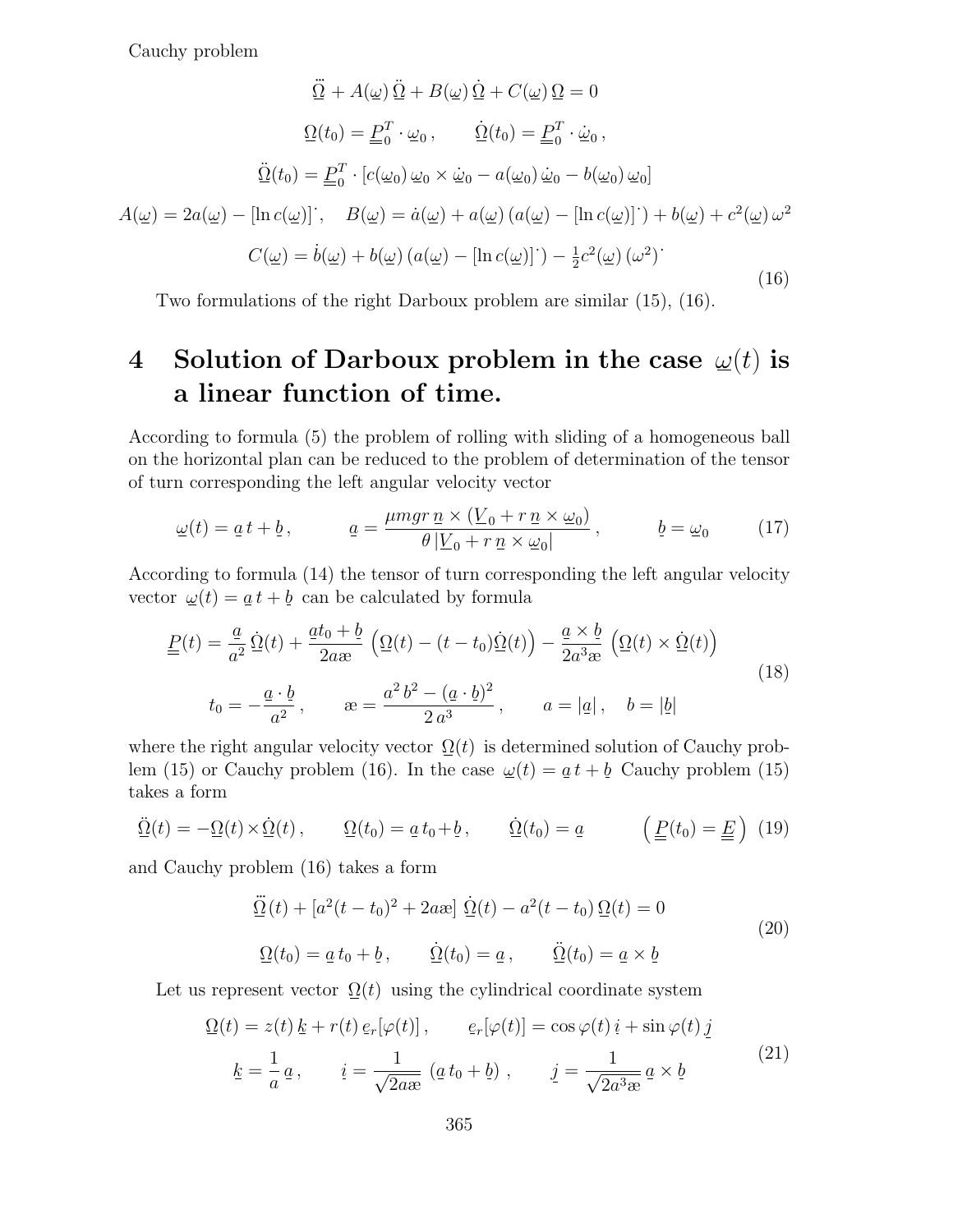Let us substitute (21) in equations (20) and project the equations on vector  $\underline{k}$ . We obtain Cauchy problem in scalar function  $z(t)$ 

$$
\ddot{z}(t) + [a^2(t - t_0)^2 + 2a\omega] \dot{z}(t) - a^2(t - t_0) z(t) = 0
$$
  
\n
$$
z(t_0) = 0, \qquad \dot{z}(t_0) = a, \qquad \ddot{z}(t_0) = 0
$$
\n(22)

Let us introduce a new variable

$$
\tau(t) = \frac{a}{2}(t - t_0)^2
$$
\n(23)

As a result differential equation (22) takes a form

$$
\tau z'''(\tau) + \frac{3}{2} z''(\tau) + (\tau + \infty) z'(\tau) - \frac{1}{2} z(\tau) = 0
$$
 (24)

Let us look for solution of equation (24) in a form

$$
z(\tau) = C \frac{\sqrt{\tau}}{x} - \int_{0}^{\tau} \zeta(s) \sqrt{\tau - s} ds \tag{25}
$$

where C is a constant and  $\zeta(s)$  is unknown function. Substituting expression (25) in equation (24) we obtain

$$
\frac{C - \zeta(0)}{\sqrt{\tau}} - \int_{0}^{\tau} \left[ s \zeta''(s) + 2 \zeta'(s) + (s + \mathbf{R}) \zeta(s) \right] \frac{1}{\sqrt{\tau - s}} ds = 0 \tag{26}
$$

Equation (26) is true if the integrand expression and term outside the integral equal to zero

$$
s\zeta''(s) + 2\zeta'(s) + (s + \mathbf{e})\zeta(s) = 0, \qquad \zeta(0) = C \tag{27}
$$

Solution of differential equation (27) is known [8].

$$
\zeta(s) = C \frac{\text{Re}\,\Phi(1 - \frac{i\omega}{2}, 2, -2is)}{\cos s} \tag{28}
$$

Here  $\Phi(1 - \frac{i\mathfrak{E}}{2}, 2, -2is)$  is the degenerate hypergeometric function

$$
\Phi(1 - \frac{i\mathfrak{E}}{2}, 2, -2is) = 1 + \sum_{k=1}^{\infty} \frac{\left(1 - \frac{i\mathfrak{E}}{2}\right)\left(2 - \frac{i\mathfrak{E}}{2}\right)\dots\left(k - \frac{i\mathfrak{E}}{2}\right)}{k!\left(k + 1\right)!} \left(-2is\right)^k \tag{29}
$$

Function  $z(t)$  defined by expressions (23, (25), (28) is a particular solution of differential equation (22). It is easy to see that function  $z(t)$  satisfies the first and the third initial conditions (22). The second initial condition (22) satisfies if

$$
C = \sqrt{2a} \operatorname{as} \operatorname{sign} (t - t_0)
$$
\n(30)

Thus solution of Cauchy problem (22) is

$$
z(t) = a(t - t_0) - \sqrt{2a} \exp\left(t - t_0\right) \int\limits_{0}^{\frac{a}{2}(t - t_0)^2} \frac{\operatorname{Re}\Phi(1 - \frac{i\mathfrak{B}}{2}, 2, -2is)}{\cos s} \sqrt{\frac{a}{2}(t - t_0)^2 - s} ds \tag{31}
$$